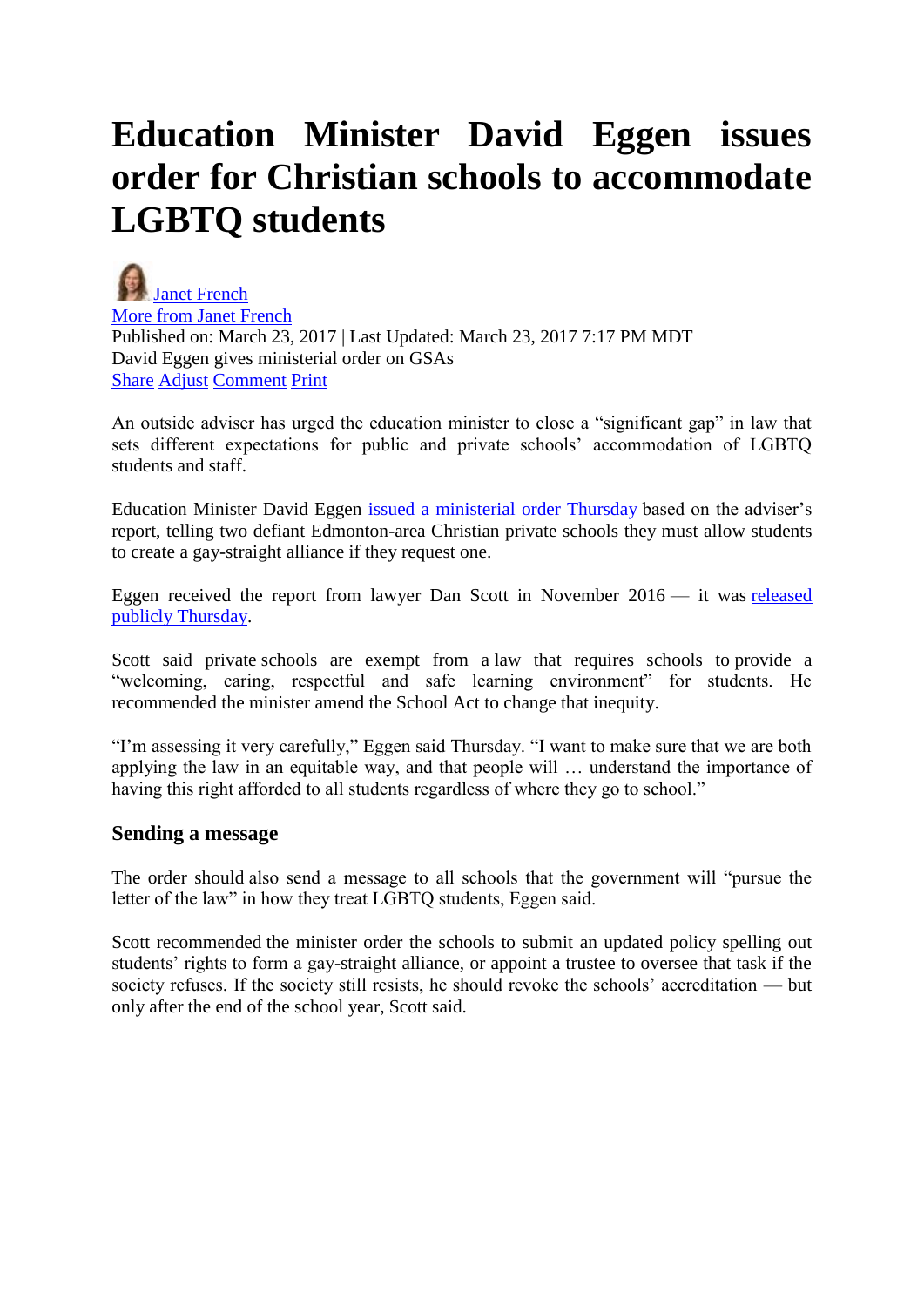

Pastor Brian Coldwell, chairman of the Independent Baptist Christian Education Society, has said two independent schools will not follow the law allowing students to form a gay-straight alliance. The law conflicts with their religious beliefs, he said. CODIE MCLACHLAN / Postmedia

The issue goes back to March 2015 when all parties in the legislature approved Bill  $10 - a$ Progressive Conservative initiative that requires schools to allow students to form a gay- or queer-straight alliance if they request one. The law also requires school boards — but not private schools — to create an inclusive environment for students and staff, and adopt a code of conduct that forbids discrimination based on sexual orientation and gender identity.

The different standard for private and public schools "poses an obvious problem," Scott said.

In November 2015, [Eggen issued a ministerial order](http://edmontonjournal.com/news/politics/alberta-education-minister-reiterates-call-for-school-board-policy-protecting-sexual-minorities) telling all schools and boards to write or update policies to reflect those legal changes by March 31, 2016.

Brian Coldwell, chairman of the Independent Baptist Christian Education Society, [said the](http://edmontonjournal.com/news/local-news/funding-at-risk-for-religious-schools-that-wont-respect-students-rights-education-minister-says) [two private schools run by that society would not abide by the law,](http://edmontonjournal.com/news/local-news/funding-at-risk-for-religious-schools-that-wont-respect-students-rights-education-minister-says) calling it an attack on their faith.

They stood their ground, and Eggen [appointed Scott to conduct an inquiry](http://edmontonjournal.com/news/local-news/lawyer-chosen-to-look-into-baptist-schools-policies-on-gay-straight-alliances) into the two schools and the society in September.

## **'Hostile' to LGBTQ people**